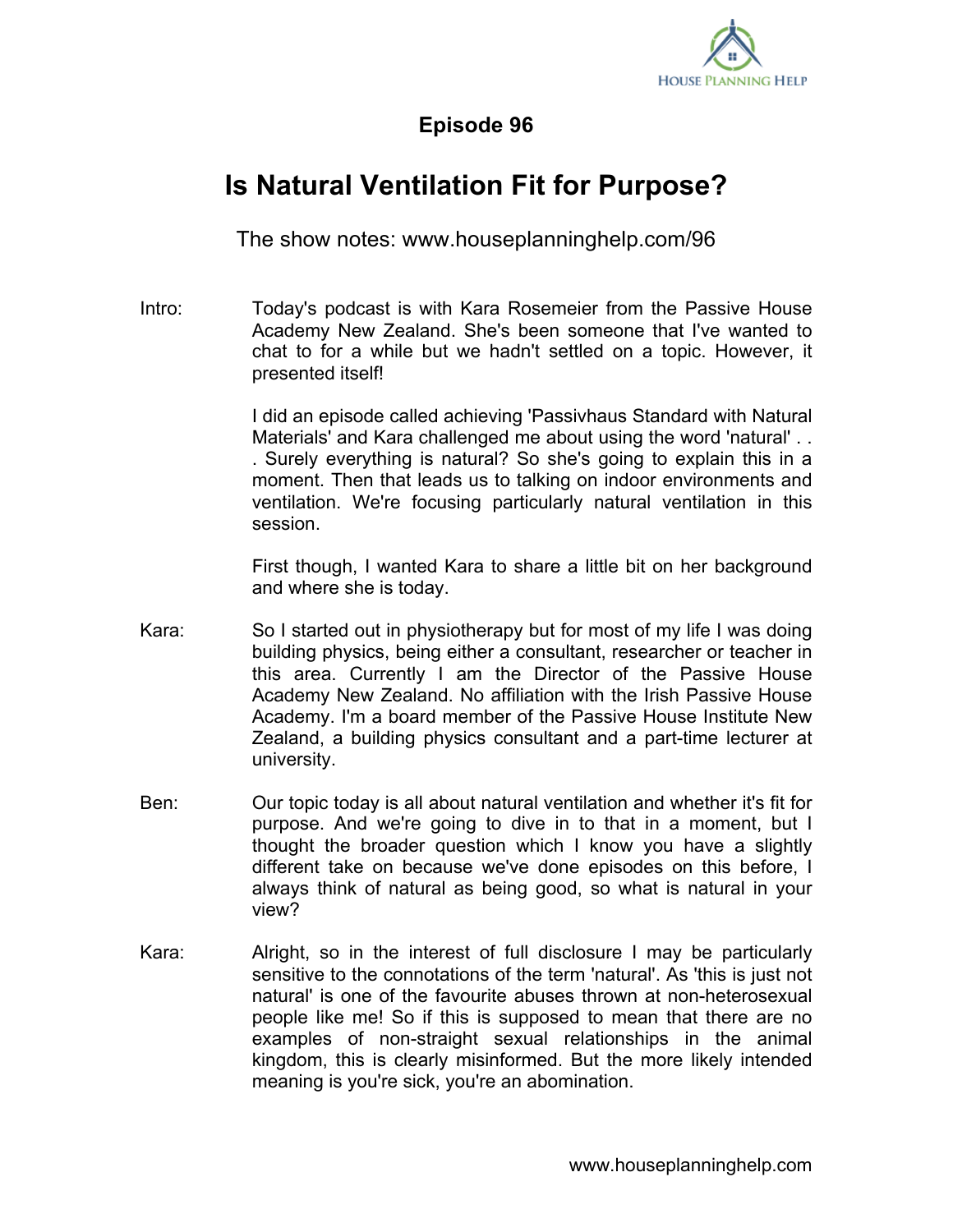

Now that makes me question the division between natural - with this connotation of healthy, good, desirable - and unnatural meaning unhealthy, bad and unwanted.

But for our topic, well the question really is, are buildings natural at all? Are buildings natural to begin with and if we go with the proof that we can find fauna doing the same then we could perhaps say that some form of apartment buildings can be found with certain species of insects. But I can't come up with any animal building free standing enclosures for a single family so, birds nests don't count really, so doing building like we're building by this measure seems to be completely unnatural.

And our closest naturals, well naturalists seem to believe this, that they are unnatural and I believe we should make up our mind whether humans are part of nature or not. I think we are and that therefore everything we do is natural.

- Ben: When we use natural in expressions, natural materials, straw bales, I always think of it as things that don't have much processing. That have a small carbon footprint. Would that be a better way of describing it or are you going to tell me that there's some other reason that I shouldn't be saying that? [Kara and Ben laugh.]
- Kara: Well I'm just wondering if natural is the shortcut. 'Natural' is that really helping us? There's some problems defining it proper. Is it helping us make good decisions about housing and I very much doubt this.

Well, it is a shorthand that evokes connotations of healthy and benign but that's mostly undeserved. And well, just as there are poisonous and dangerous things and beings out there in nature not all natural materials are good natured. So the picture we get in our head when we think about nature are tree-lined meadows with flowers, birds singing, sun shining. Well we typically forget about natural disasters like earthquakes, hurricanes, tsunami and the like. So that's all part of nature too.

But to give you one example, I measured radon concentrations in a home built from rammed earth, well the walls at least were rammed earth and the floors. And the homeowners were very concerned about using natural building materials but the radon concentrations that I measured, they exceeded three times the maximum recommended by the WHO for radon. I can't say with certainty that the rammed earth was the main culprit but it's quite likely as radon is emitted from decaying materials and soil, so it's quite likely that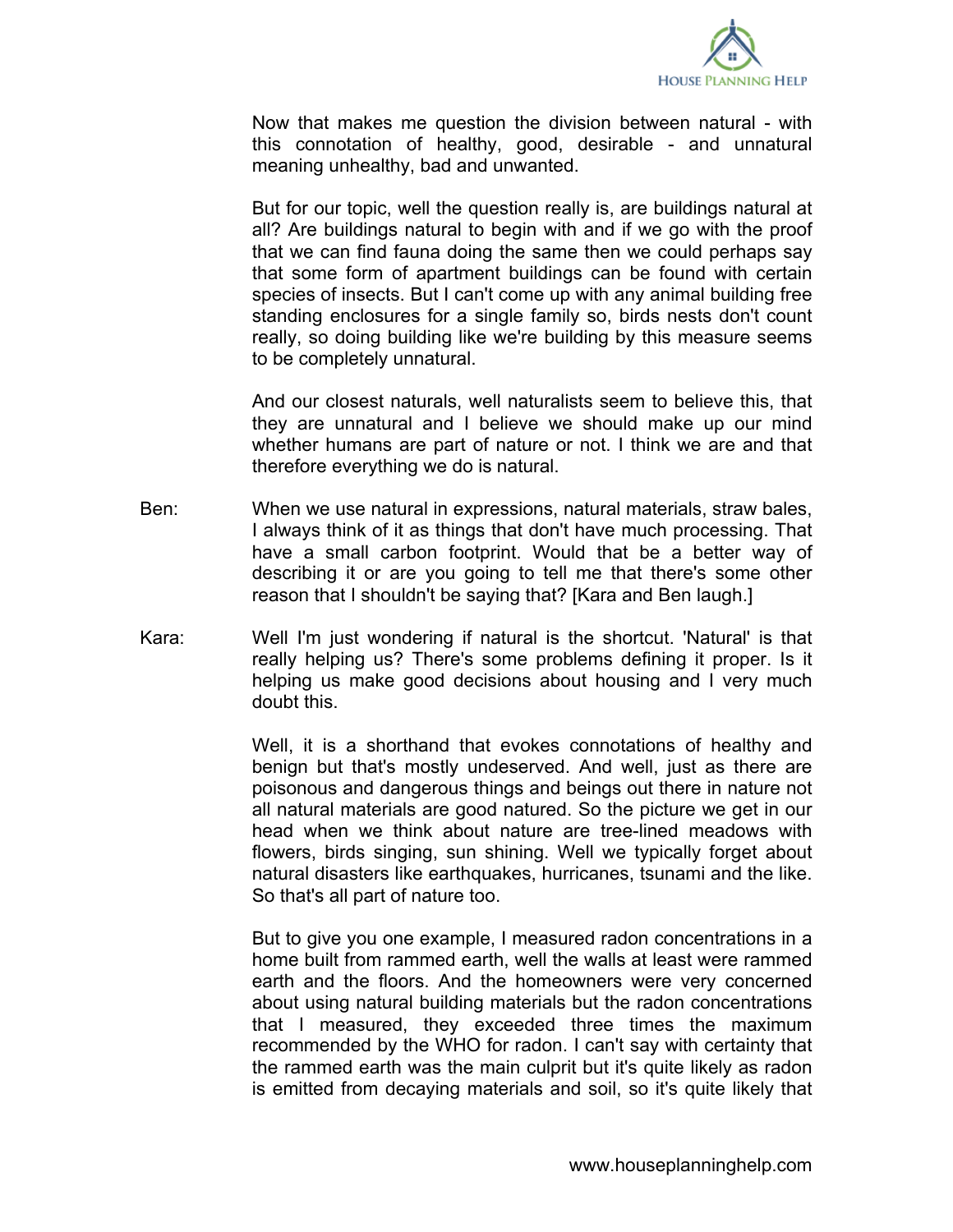

the rammed earth was contributing significantly to this high reading. And wood even completely without glues is emitting formaldehyde. Not many people are aware of that. And timber dust is a potent carcinogen, so it's not like nature tells you anything about whether a material is natural, tells you about whether a material is healthy.

- Ben: Are you getting at the fact that actually, in our houses there will be very little that isn't emitting something or other?
- Kara: Well yes that too, but the making the distinction between natural and unnatural materials doesn't help me know any better what I'm confronted with in my indoor environment, so we need materials and construction that do not cause, or at least minimise harm to people and fellow creatures. For this we need to know about production processes and ingredients and performance indicators of these materials. Just well the label natural does not substitute all this.
- Ben: I bet I'm going to fall into the trap again sometime Kara, so don't get upset with me! [Ben and Kara laugh.] Let's move on to natural ventilation then. Can we still call it that or do we have to call it...? You tell me. What's it all about?
- Kara: I think it's a completely misleading term. [Ben laughs.] If your building envelope is so leaky that no human intervention is necessary for the provision of fresh air on a calm day, and we need well about 30m<sup>3</sup> per person every hour, you have a horribly draughty home on a windy day. So that would be like punching holes in your water pipes to occasionally have a shower and no one in their right mind would do this.

Well if you exclude this option, the leaky building envelope, then someone needs to open windows and doors at regular intervals if you do not have a mechanical ventilation system installed. So this requires constant human intervention. If we go with the, well in my view more or less meaningless distinction that natural is free from human intervention, then natural ventilation is as unnatural as it gets. Free running is a much better term if you translate this to not being mechanically pressurised.

- Ben: I know you're in New Zealand.
- Kara: Yes.
- Ben: At the beginning of this year I was in Australia and I came across this quite a few times so I imagine you have in New Zealand too.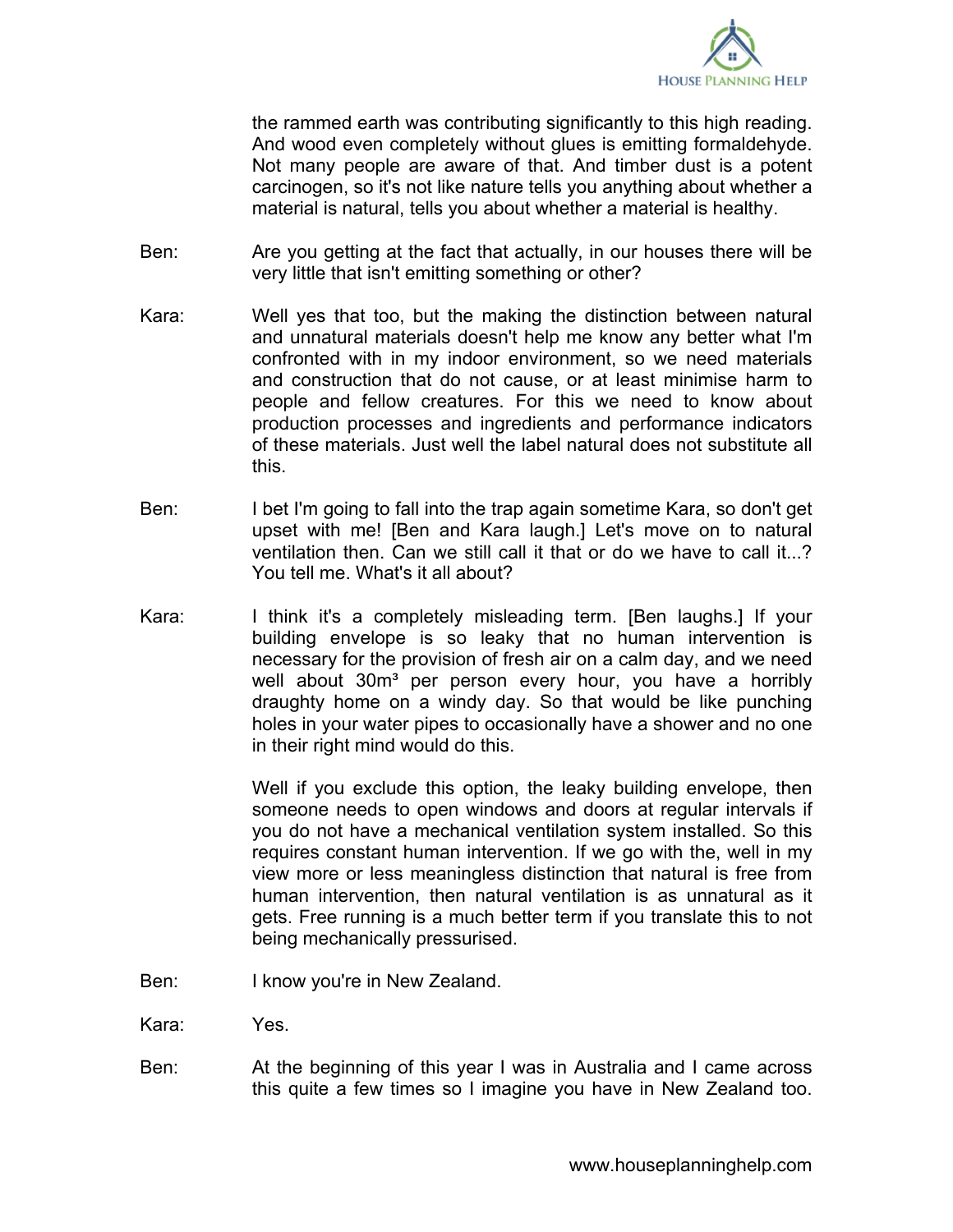

They talked about, *oh Passivhaus, not really interested in that because we have an indoor / outdoor lifestyle*. So they felt very comfortable and I can sort of see that too, that it just, so long as your environment outside is pleasant and has not got lots of pollutants, you're not on a busy road, then actually that's part of 'natural' again?

- Kara: Yes, the great New Zealand myth. Statistically actually New Zealanders spend more time indoors than Europeans do, but we'd like to think of ourselves as very outdoorsy. It's not really reflected in what we're actually doing. But indoor / outdoor flow is all very well if I have a tap and can control it. So if I can close windows, or it can close holes in my building enclosure it will not be exposed to whatever goes on on the outside randomly on the inside. So yes, I'm all for indoor / outdoor flow if it's controllable, if the building envelope is the demarcation line that I can control.
- Ben: I'm not an advocate of natural ventilation but I feel that I should be at least fighting that corner. There must be a reason . . . I've come across a few people who absolutely swear by natural ventilation and say that it's quite a developed process. I can't remember what all the terms are but you're using the thermals etc. to make this flow through the house, so how would you argue against that?
- Kara: With a low rise building in a temperate climate stack effects are not a reliable driver for air exchange. So without mechanical help . . . so for the stack effect you either need a large temperature differential or you need a height differential. Without mechanical help you're mostly left with wind as the only driver for air exchange, but wind of course is also notoriously unsteady.

For the pressure that's necessary to affect your air exchange it also matters where on the façade the wind impacts. And there's at least a windward and leeward side of a building and you'll have positive and negative pressures on parts of the façade as a result. But you don't know where is what at any given time so whether opening a window will affect how many cubic metres of air exchange. Without constant pressure you don't know what's happening really and whether you get any meaningful air exchange. Well you could leave the window open indefinitely just to be sure but that of course wastes a lot of energy and isn't so comfortable either and it does not even contribute to better indoor air quality as once you've done one complete air exchange you're exchanging fresh air with fresh air, so it's not really helping either. It's really tricky getting good indoor air quality when your answer is basically blowing in the wind.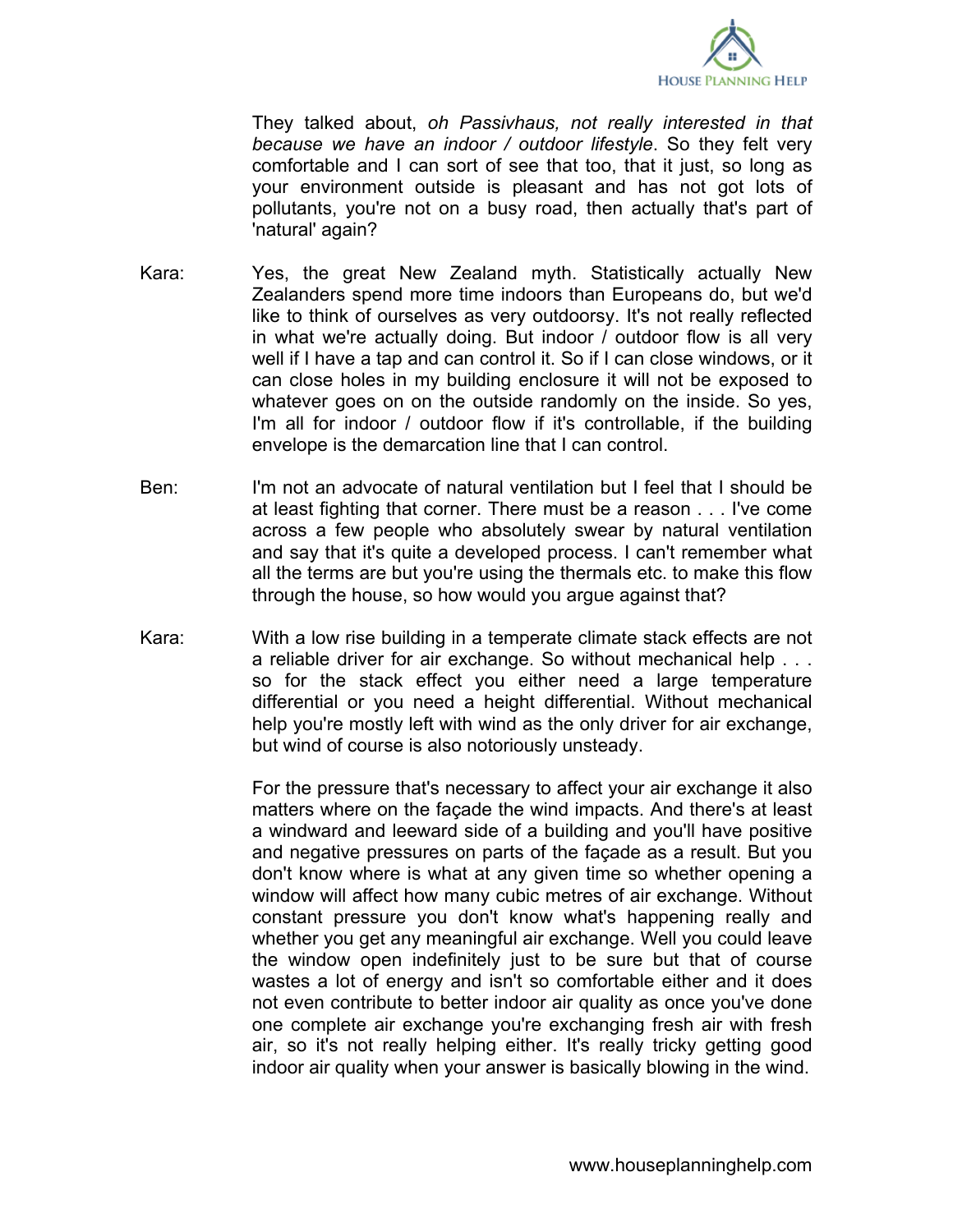

- Ben: Mechanical ventilation then. At what stage are you suggesting that we have it? Is it when we get very airtight? Obviously if we're building from scratch we'd love to go to very airtight buildings but perhaps we should look at that stage before of just the house where at the moment the air is blowing straight through.
- Kara: Well yes, forced ventilation is the good alternative to the free running ventilation. It requires, for the level of control you want, it requires a reasonably airtight building envelope to begin with. But then there are various versions of forced ventilation: extract only, supply only, of course the golden pass would be air balanced heat recovery ventilation system as you do in Passivhauses. But generally the mantra for healthy and comfortable indoor environments is 'build tight, ventilate right'.
- Ben: Okay, let's have a think about indoor air quality for a moment because we haven't ever covered this in a podcast before. What are the factors that are going to affect us in the house, because in the house I'm in at the moment I don't even think about it. But what's going on in the environment around me?
- Kara: An ever growing mix of substances that you bring into the indoor environment, and well, people are concerned about emissions from building materials but what's in your sofa? What's in your reusable shopping bag? At Christmas my supermarket was gifting me a shopping bag and it smelt horrible when I brought it home so I had to evacuate it. It's a nice textile and feels really good but it smelt horrible and I had to evacuate it on the balcony for about a month or so until I could bring it in! It's other, it's cleaners, it's well lots of things that are in the indoor environment and they will emit a cocktail of pollutants.

And most of them we have no idea what they are. We have no idea what concentrations they are in and that makes it, well ideally you would want a strategy for good indoor air quality would start with source control but that's in the regulatory context that where most things aren't declared or labelled properly. That has clear limitations so source control is not a really good option to safeguard your indoor air quality.

The other thing you could do as well, extract your pollutants where they are emitted, like extract moisture in kitchens and bathrooms directly before they can spread through the house or contain formaldehyde, for example, with coatings. Something like this, but that also has some limitations so what you're left with is the ultimate thing to control your indoor air quality is dilution. And that's what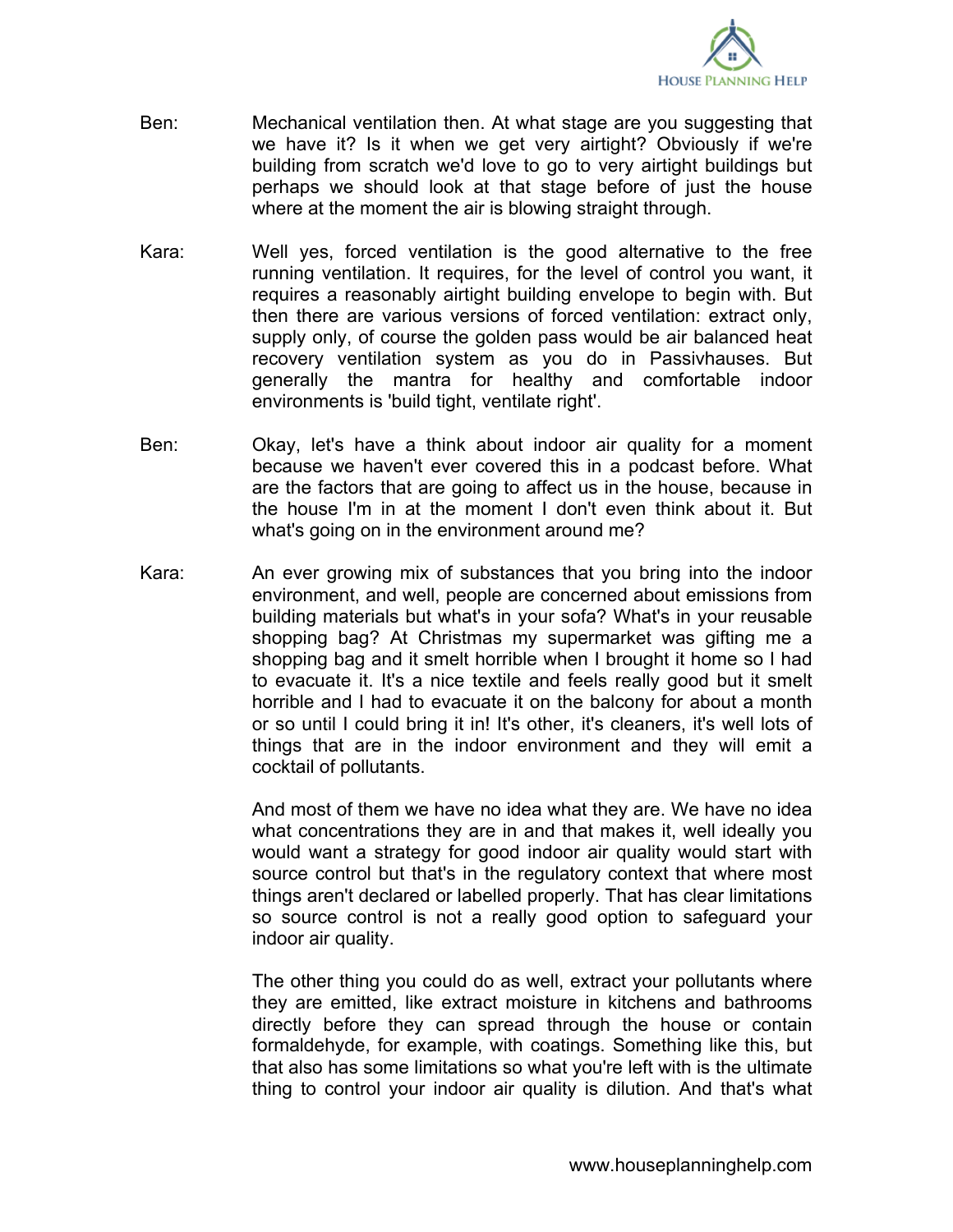

ventilation is basically. So when you bring in about  $30m<sup>3</sup>$  of fresh air per person every hour then you can be reasonably certain that your contaminants are diluted to a level where they are not harmful.

- Ben: When you talk about bringing fresh air in, what if the air outside isn't fresh? We touched on this a while back, but what happens then?
- Kara: Yes, again the idea of that fantastic natural ventilation that in your head you're, well, sitting next to that meadow of flowers in the back and all is very good and nice. Next to the motorway natural ventilation is a bit more problematic. But then too it really helps if you're able to filter the incoming air as you can do this with a pressurised ventilation system. You can't do this when you just open a window. So filtering outdoor air pollutants out before you bring air in, that makes the air really fresh and makes the air healthy for you to consume and helps with diluting pollutants rather than increasing pollutant concentrations and it's particles on the outside. It could be ozone, it could be all kinds of things that are in a higher concentration in the outdoor air actually. So filtering air before you bring it in is a really good idea.
- Ben: And I'm assuming those filters don't get everything that we might want to take out of the air, or do they?
- Kara: That depends on how fine they are. So for Passivhauses you'd typically use F7 which is a rather fine filter and that filters out almost everything that could be harmful. It filters out what makes all the difference for people suffering from allergies as it filters out pollen for example. So it filters out most of the particles and yeah that makes a difference for the quality of the air you get into your indoor environment.
- Ben: Can we go through some of the elements that can be monitored in the house? I've been to schools for example before, this seems a very common thing that when they've moved from a typical type school into a Passivhaus school, they talk about concentration being better in the afternoon because before the build-up of  $CO<sub>2</sub>$ would continue throughout the day and then there'd be that lethargy in the afternoon and the kids just don't concentrate as well. So can you describe a few of those?  $CO<sub>2</sub>$  is one we know about but are there others you can tell us about?
- Kara: Other potential indoor air contaminants? There are numerous. Nitrous dioxide, carbon monoxide particles.  $CO<sub>2</sub>$  is typically used as an indicator because the gasses are indoor air contaminants. Their concentration is correlated with  $CO<sub>2</sub>$ .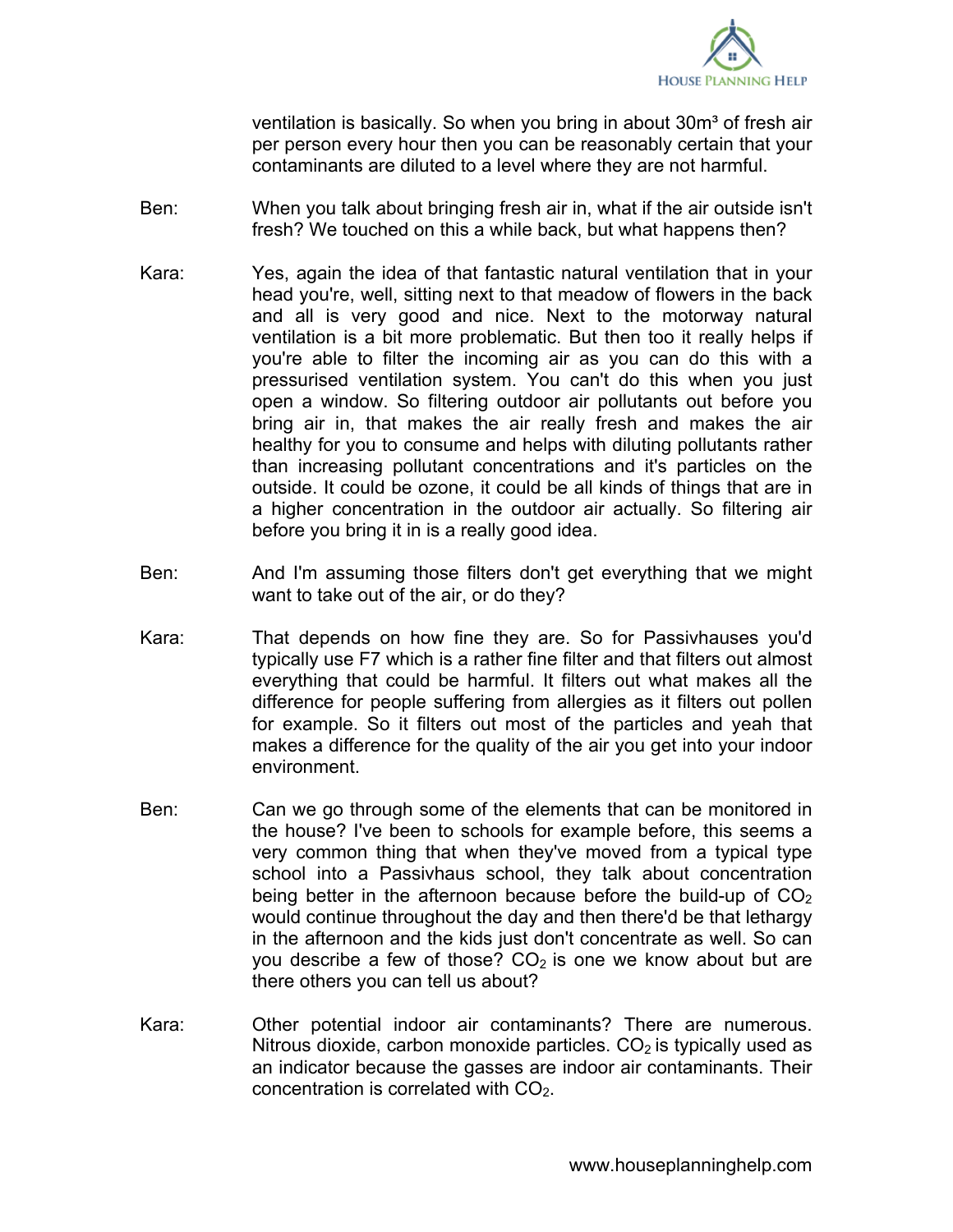

So  $CO<sub>2</sub>$  is relatively easy to monitor, that's why it's used as an indicator for all kinds of other things that may be in the indoor environment. And that's reasonable with, well, some exemptions like radon for example has nothing to do with  $CO<sub>2</sub>$  concentrations but other indoor air contaminants that you'll typically find they're quite well correlated with  $CO<sub>2</sub>$  concentrations.

And yes,  $CO<sub>2</sub>$  concentrations is one thing that I've measured for research that I've done in new houses in New Zealand here, and these houses were all manually ventilated or free running houses and they all had rather concerning  $CO<sub>2</sub>$  concentrations for long periods of the time that I measured. I measured over a week and the air quality according to an international standard that categorises indoor environments depending on its  $CO<sub>2</sub>$ concentrations above outdoor concentrations was not so very good for long periods of time in those houses. But again it's not surprising if your only driver for air exchange is wind and these were all low rise houses and we're a relatively moderate climate then well it depends on whether the wind is blowing or not whether you get your good air exchange or whether your indoor air contaminants are building up.

- Ben: This might be a slight aside, however if you grow plants in the house does that help at all or is that just nonsense?
- Kara: Yes it helps, well there's some research that says it helps with some forms of indoor air contaminants like volatile organic compound. In formaldehyde there's apparently some evidence there. Obviously it does not help with  $CO<sub>2</sub>$  because  $CO<sub>2</sub>$  is what these plants are emitting overnight.
- Ben: Just as we get towards the end, have we wrapped up this 'natural ventilation fit for purpose?' I'm imagining you're saying no, it's not fit for purpose?
- Kara: No it's not fit for purpose if your purpose is a comfortable and healthy indoor environment then natural ventilation does not deliver that.

So we haven't talked about the comfort aspect yet. But well natural ventilation overnight, so if you need to get up at night time every 2 and a half hours to get your air exchange going that's not very comfortable. The air that comes in through your windows inevitably will be cold air. That's not very comfortable. So from an energy point of view of course it doesn't make sense either if you can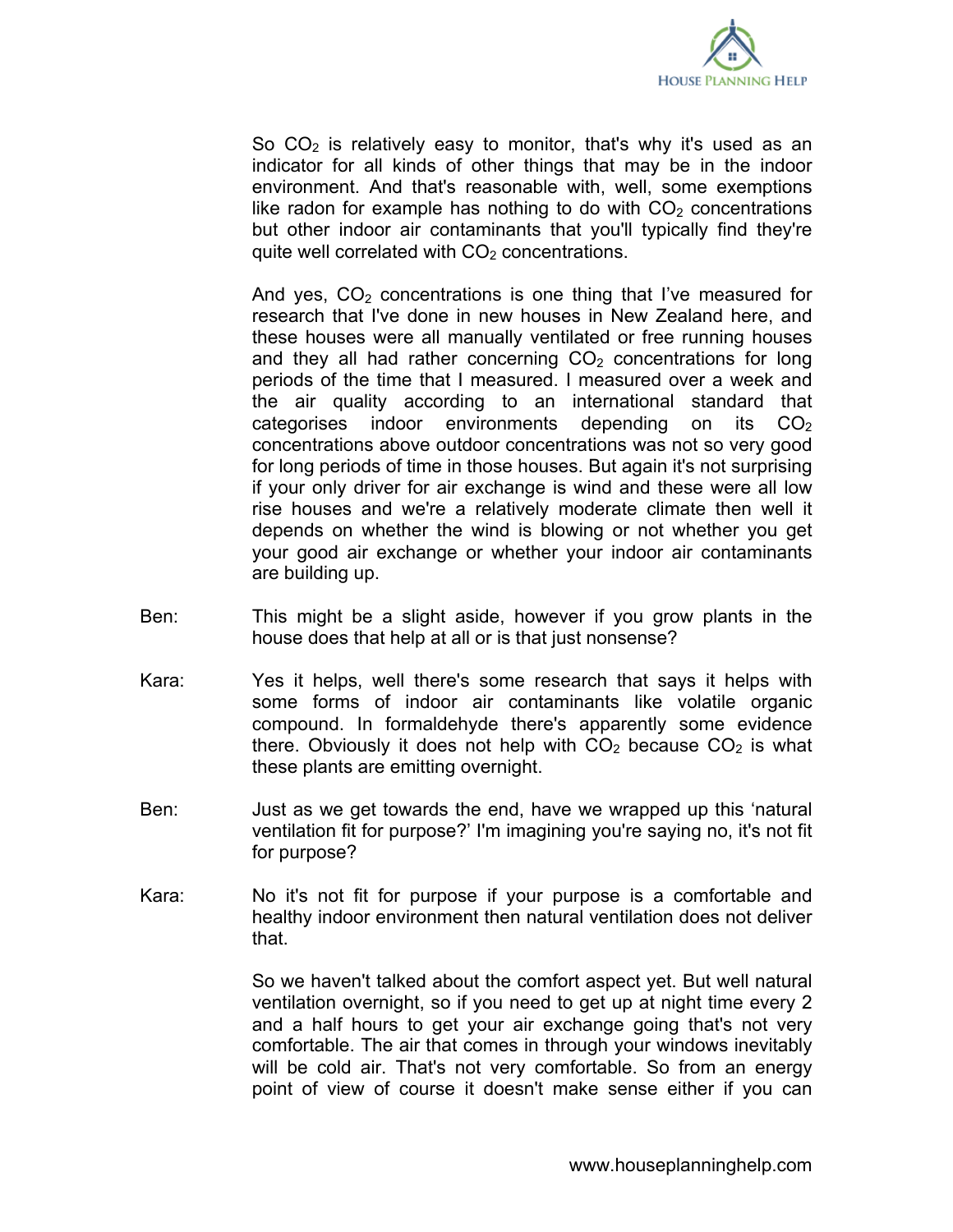

recover heat from the outgoing air to 90% or more and you get coefficients of performance of 1 to 16. So 1kw hour electricity gives you 16kw hours heat back in, well, your climes. In my climate perhaps only 10. But it's still significantly higher than what you get from even a very good heat pump. And you don't need to do anything if you have a well-adjusted, balanced ventilation system with heat recovery. You get consistently fresh air delivered and don't need to worry.

- Ben: While I've got you on there was something else I wanted to ask you, because in my documentary 'The Future of Housing - And How Airtightness Can Help', we showed one scene where we did a very basic retrofit on a house and sealed it up a little bit using foams and sealants so the airtightness would have gone from, I can't remember what it was, 8 maybe down to 5ish [air changes per hour at 50 Pascals]. And I showed the documentary up in Scotland at one of the universities, and they were very concerned about the air quality. Now no change was made to the ventilation strategy at that point. Would that have been a bad retrofit in your eyes because, you said this a little while back, *build tight, ventilate right*?
- Kara: Well if the people who live in this house are operating their windows as they should then well all is good. If they don't then they still have the poor air quality they had before the tightening went on. So the tightening, well it doesn't make that much of a difference for your air quality. They were at 8 air changes before?
- Ben: Yes.
- Kara: Alright, 8 and 5 or 8 and 3 for your air quality doesn't make a difference at all. If they were at 40 air changes per hour previously and you've brought them down to, whatever measures were undertaken, they brought them down to 3, then I'd say yes. At 40 they probably were extremely draughty and probably ventilated more than enough through the leaks in their building envelope but of course they would have paid the price for this in comfort and in money. But no, 8 or 3 for their indoor air quality that doesn't make a difference. They do need to operate the windows to get good indoor air quality or install a mechanical ventilation system.
- Ben: Is there anything else that you want to chip in on this topic? We've gone through it quite quickly but are there any gaping holes?
- Kara: I think we've covered the basics of it. I could go on for hours and hours but I think we've, well probably what needed to be said was said.